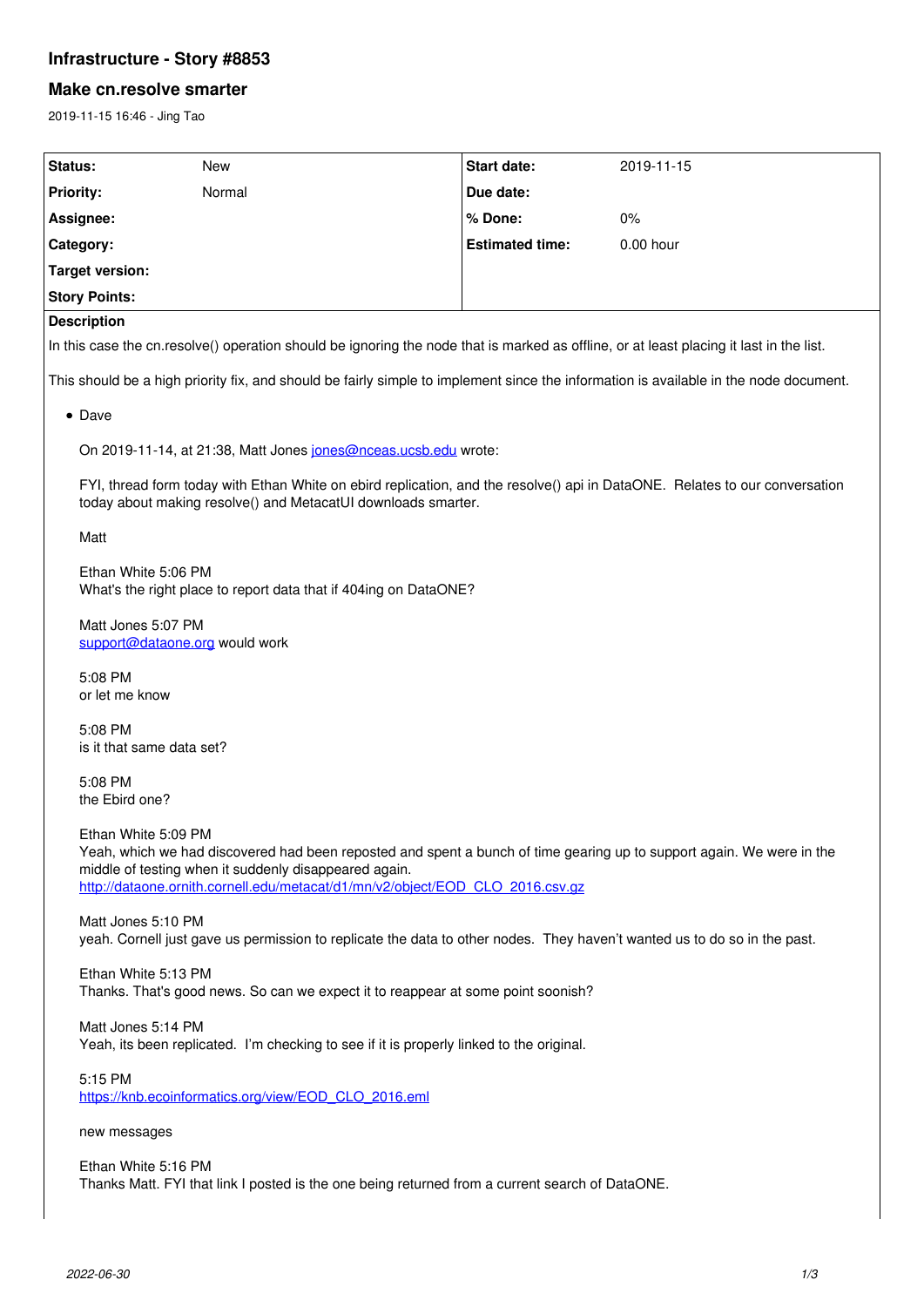Matt Jones 5:17 PM Yeah. Because that's the 'authoritative' copy at cornell. 5:17 PM but Cornell's node has been going up and down. 5:17 PM our resolve service lists all copies of a data set 5:17 PM so if one is down, you can get it from another location: 5:18 PM \$ curl -H "Accept: text/xml" https://cn.dataone.org/cn/v2/resolve/EOD\_CLO\_2016.eml <?xml version="1.0" encoding="UTF-8" standalone="yes"?> <ns2:objectLocationList xmlns:ns2="http://ns.dataone.org/service/types/v1"> <identifier>EOD\_CLO\_2016.eml</identifier> <objectLocation> <nodeIdentifier>urn:node:CLOEBIRD</nodeIdentifier> <baseURL>http://dataone.ornith.cornell.edu/metacat/d1/mn</baseURL> <version>v1</version> <version>v2</version> <url>http://dataone.ornith.cornell.edu/metacat/d1/mn/v2/object/EOD\_CLO\_2016.eml</url> </objectLocation> <objectLocation> <nodeIdentifier>urn:node:CN</nodeIdentifier> <baseURL>https://cn.dataone.org/cn</baseURL> <version>v1</version> <version>v2</version> <url>https://cn.dataone.org/cn/v2/object/EOD\_CLO\_2016.eml</url> </objectLocation> <objectLocation> <nodeIdentifier>urn:node:KNB</nodeIdentifier> <baseURL>https://knb.ecoinformatics.org/knb/d1/mn</baseURL> <version>v1</version> <version>v2</version> <url>https://knb.ecoinformatics.org/knb/d1/mn/v2/object/EOD\_CLO\_2016.eml</url> </objectLocation> </ns2:objectLocationList> Ethan White 5:19 PM OK, thanks. That's why I thought the link in DataONE [https://cn.dataone.org/cn/v2/resolve/EOD\\_CLO\\_2016.csv.gz](https://cn.dataone.org/cn/v2/resolve/EOD_CLO_2016.csv.gz) would take me to a working version, but clearly I just don't understand the details. We'll just use the the one on KNB at least for the moment. Really appreciate your help as always. Matt Jones 5:20 PM No problem. I'd love to make this all work more seamlessly. (edited) 5:20 PM So suggestions definitely welcome. 5:21 PM I expect Cornell to take their node offline altogether — so the KNB will likely be the better location. 5:22 PM Btw, the resolve link when executed in a browser just redirects to the first copy Ethan White 5:23 PM Yeah, Cornell's closed approach to things is a pretty big disappointment, especially on data like this that is generated by volunteers. We'll just go to the KNB version permanently. Matt Jones 5:23 PM whereas programatically you get the list of locations 5:23 PM